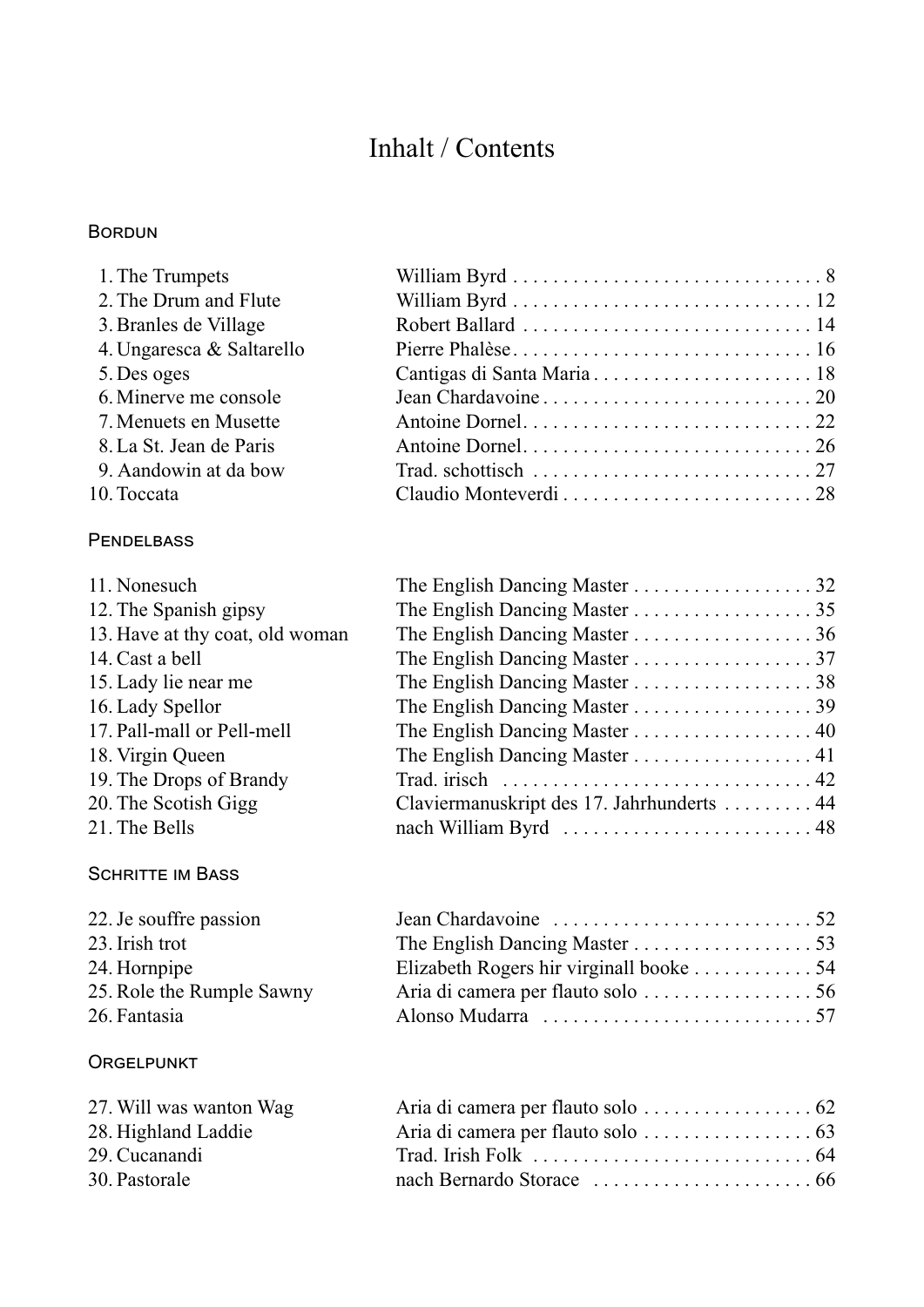## Dominante/Tonika-Verbindungen

| 31. Trenchmore                  |                                         |
|---------------------------------|-----------------------------------------|
| 32. Trumpet Menuet              |                                         |
| 33. Hunting Jig                 |                                         |
| 34. The Scots Rant              |                                         |
| 35. The Scotchman's dance       | The English Dancing Master 76           |
| 36. The Duke of Lorrain's March | The English Dancing Master 79           |
| 37. The Irish March             | Elizabeth Rogers hir virginall booke 80 |
| 38. Xácara                      |                                         |
| 39. Finale                      | Heinrich Ignaz Franz Biber  84          |

## Dominante/Tonika-Verbindungen + Parallele Akkorde

| 40. The English Passepied         | The English Dancing Master 85  |
|-----------------------------------|--------------------------------|
| 41. The wish                      | The English Dancing Master 88  |
| 42. Scot cap or Edingburgh Castle | The English Dancing Master 89  |
| 43. Dessous les cieux             |                                |
| 44. Mignonne, allons voir         |                                |
| 45. Est-ce pas mort               |                                |
| 46. Bessie Bell                   |                                |
| 47. Nobody's Jig                  |                                |
| 48. I will give my love an apple  |                                |
| 49. Boatman                       | The English Dancing Master 101 |
| 50. Margoton                      |                                |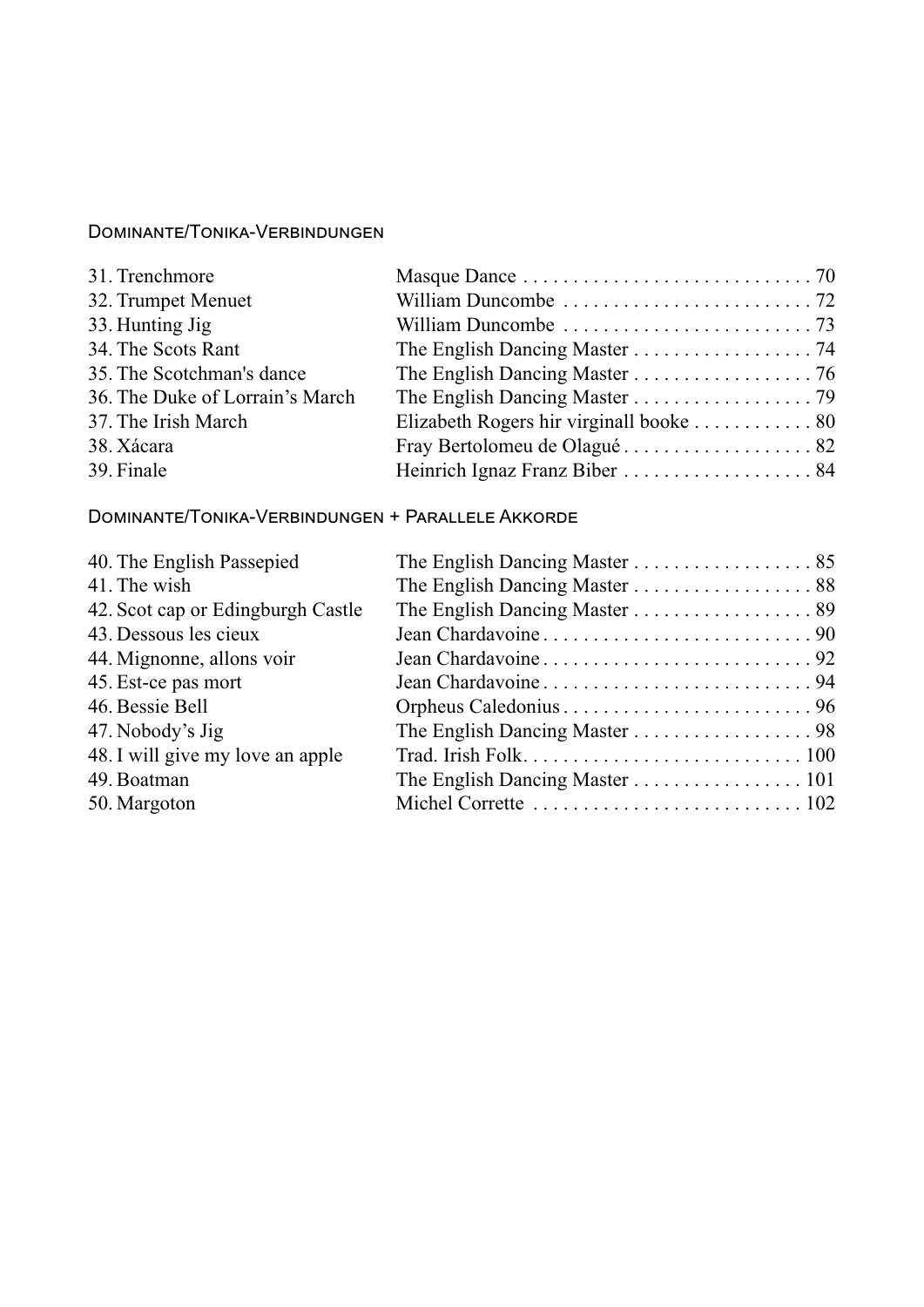







Verzierungen, Umspielungen, Transpositionen